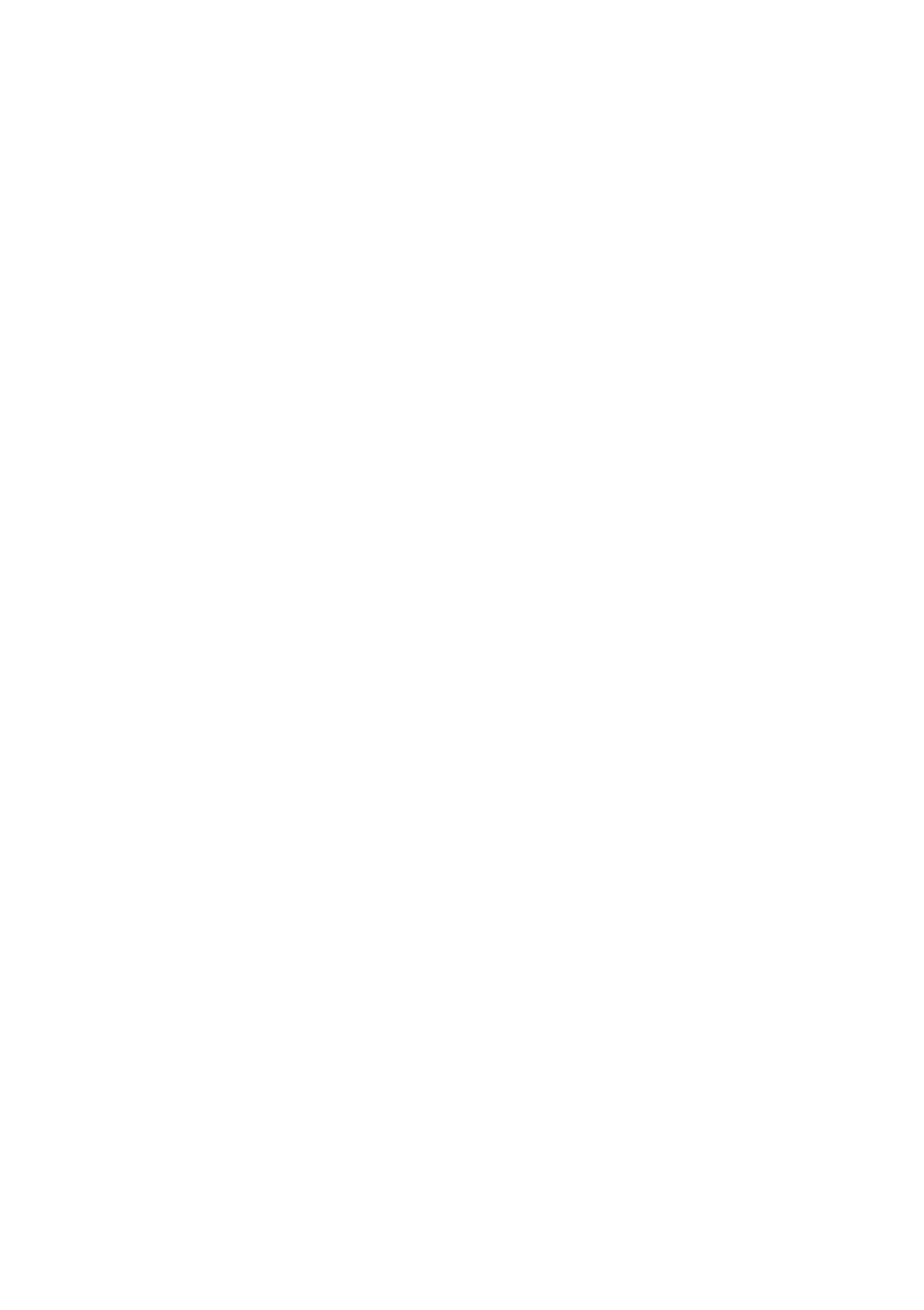# Sexual and gender-based violence : What are we talking about ?

Violence against women and LGBTQIA+ people occurs in all social and professional settings. Higher education and research institutions are not immune. In addition to hierarchical relationships, higher education institutions feature asymmetrical power dynamics: professors occupy more dominant positions due to their reputation, authority, and academic status.

In association with PSL University's listening unit, the EPHE has set up a listening and support unit (CEV) to combat sexist, homophobic, transphobic and sexual harassment. This unit is available to you if you are a victim or witness of sexist or discriminatory behavior, harassment, sexual assault, rape or attempted rape. The listening and support unit can be contacted for events that take place during your studies or employment at the EPHE-PSL. All information will be kept confidential.

To contact us : stopviolences@ephe.psl.eu

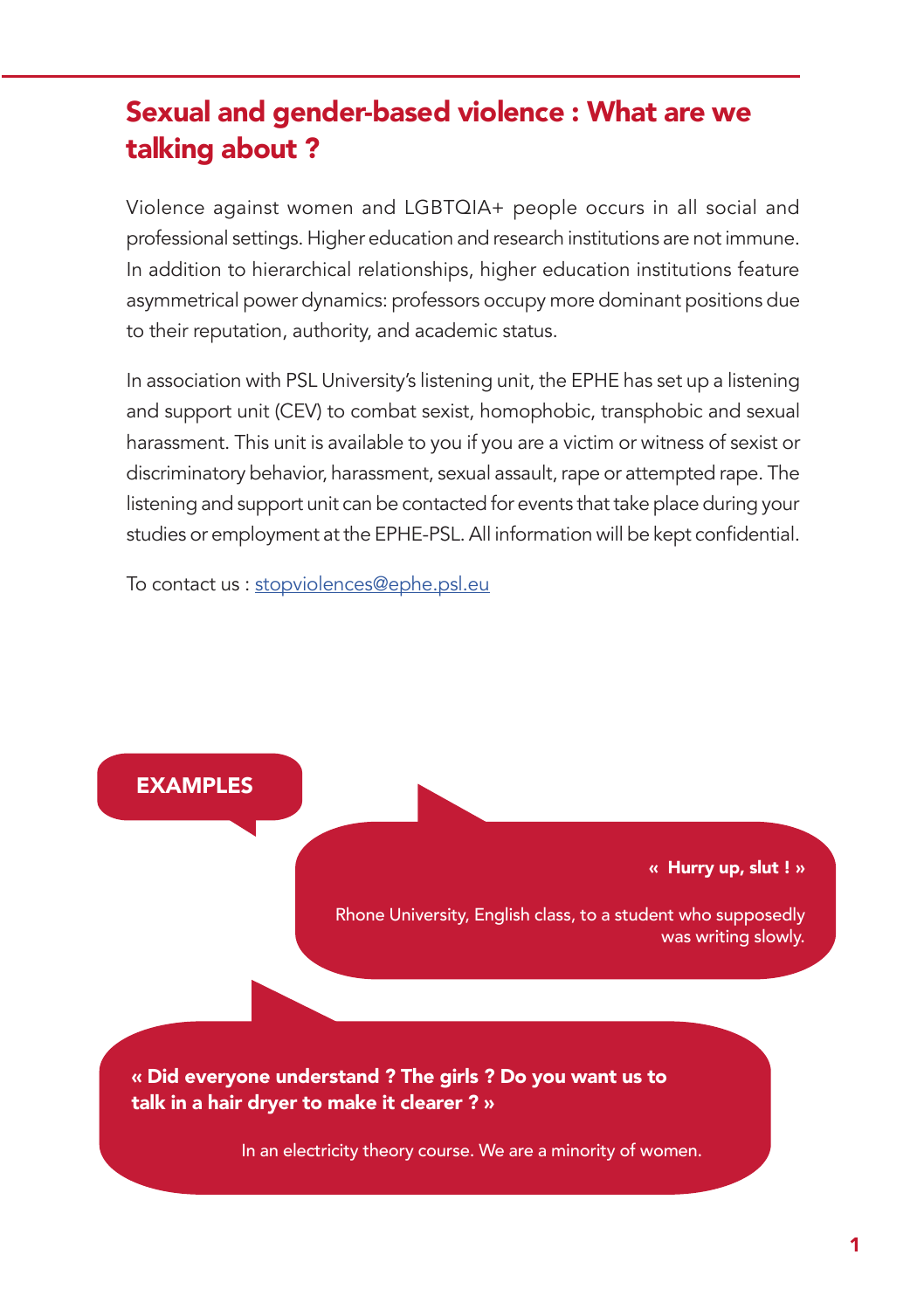# Identify the types of harassment

## Gender-based misconduct

Sexual and gender misconduct includes a broad range of unwelcome behaviors focused on sex and/or gender, that undermines dignity or creates an intimidating, hostile, degrading, humiliating or offensive environment.

## Discriminatory conduct / poisoned environment

A poisoned environment is created by comments or conduct that ridicule or insult a person or group protected under the Code, with *the objective or effect of violating dignity* and creating an intimidating, hostile, degrading, humiliating or offensive environment.

## Offensive misogynistic behaviour

Misogynistic or sexist comments or behaviours directed at an individual's dignity by having a degrading or humiliating nature or by creating an intimidating, hostile, or offensive environment.

### → *a €750 fine, €3,000 in the event of a repeat offense.*

## Sexual harassment

Repeated sexual or sexist comments or behaviours directed at an individual's dignity by having a degrading or humiliating nature, or by creating an intimidating, hostile, or offensive situation.

Cyber-harassment is considered an aggravating circumstance.

Any use of severe coercion, even not repeated, with the real or apparent goal of obtaining a sexual act, whether sought for the perpetrator or for another, shall be treated as sexual harassment.

study (2014),1 out of 5 working women has been confronted with sexual harassment in her professional life

→ *2 years in prison, a €30,000 fine* → *In case of aggravated sexual harassment : 3 years imprisonment and a 45,000 € fine...* According to one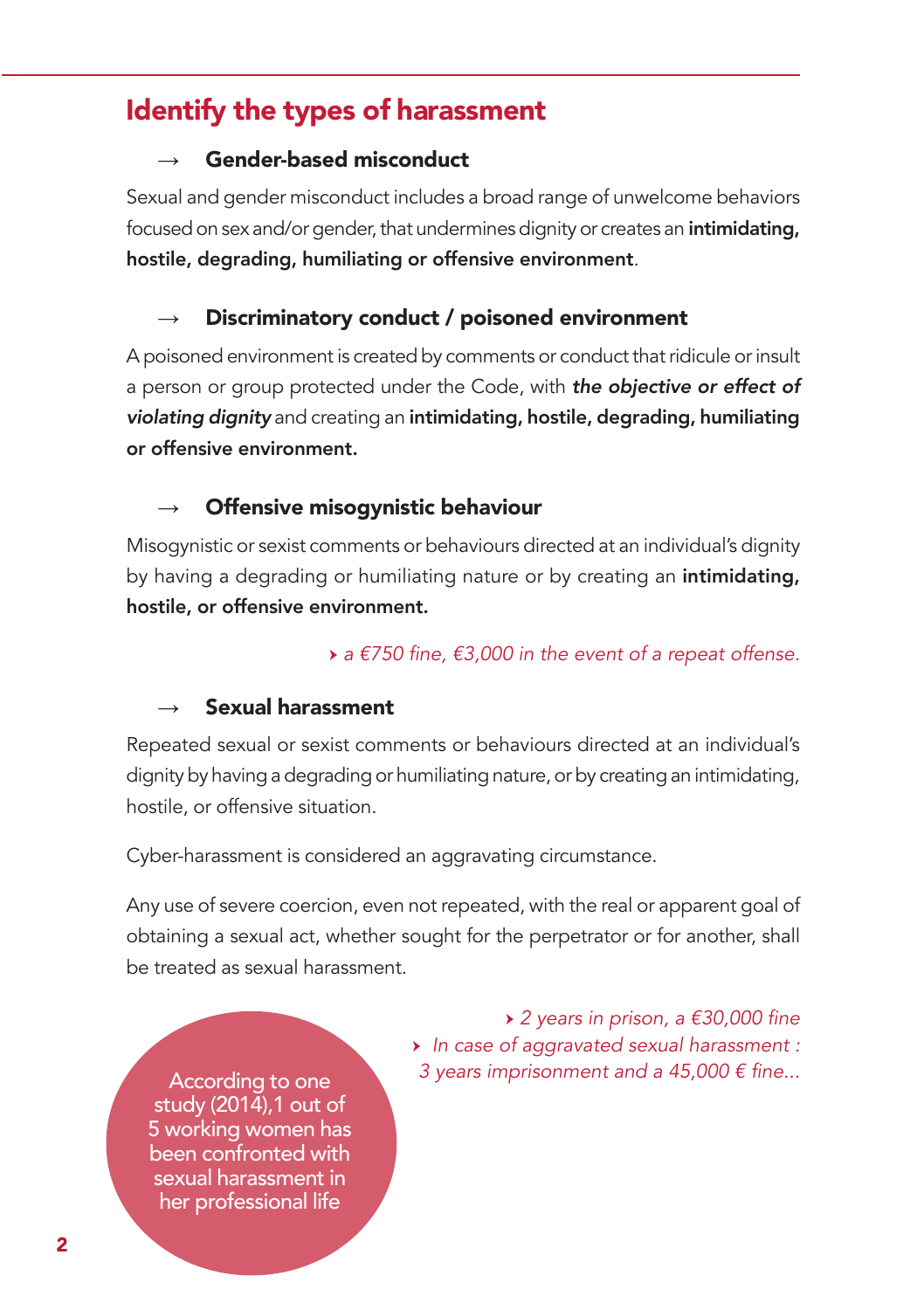

#### Sexual assault

Physical contact with a sexual body part (breasts, genitals, buttocks, mouth, between the thighs) committed with **violence, coercion, threat, or surprise.** 

> → *5 years in prison and a €75,000 fine. If the victim is under age 15: 10 years in prison and a €150,000 fine. Aggravated sexual assault: 7 years in prison and a €100,000 fine.*

Rape

Any act of sexual penetration accomplished by violence, coercion, threat, or surprise.

→ *Crime punishable by 15 years in prison (20 years for aggravated rape).*

# Examples of inappropriate and reprehensible comments

Criticizing a woman for not being "feminine", or a man for not being ''manly". Making comments about sexual orientation or sexual identity.

 $\rightarrow$  Gender-related comments about a person's physical characteristics or mannerisms.

Using sexist-specific nicknames, such as "darling", "sweetie", or "baby girl''.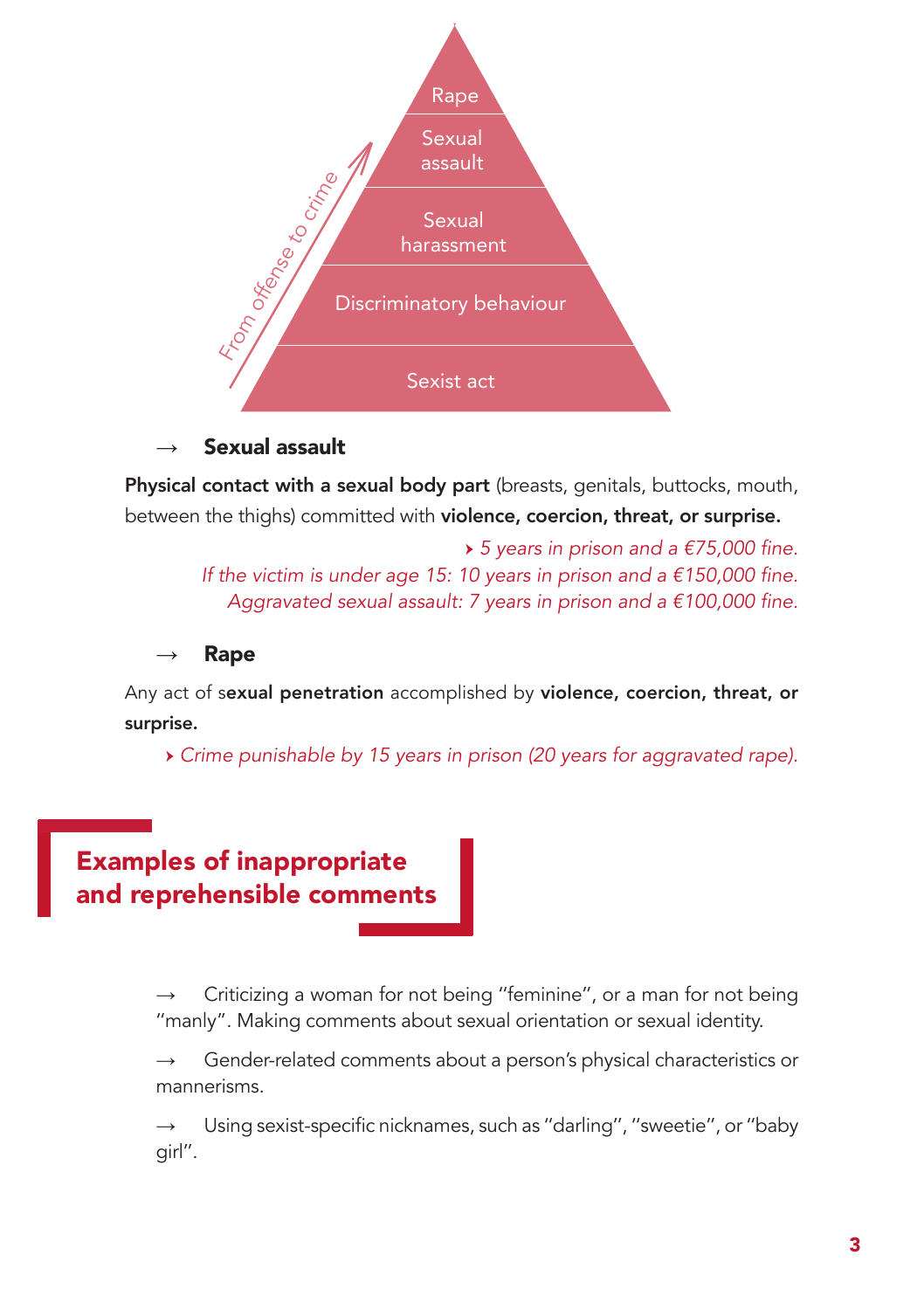- Comments about sexual orientation or gender identity.
- Offensive comments about a person's appearance or clothing.

Showing incivility, disrespect, cat-calling, or contempt based on sex or gender; making sexist or sexual jokes, including circulating written sexual jokes.

 $\rightarrow$  Verbal or physical threats based on a person's alleged sex, gender identity, or sexual orientation.

Asking intrusive questions about one's sexual life, making insinuating, insistent propositions despite refusal.

 $\rightarrow$  Insult, threat, provocation of hatred and violence. Defamation based on the person's sex, gender or sexual orientation.

## Examples of inappropriate and reprehensible behavior

Leering or inappropriate staring to the point of making them feel uncomfortable.

- Deliberately and insistently following someone in the street.
- $\rightarrow$  Harassing phone calls with messages of a sexual nature.
- $\rightarrow$  Obscene gestures and noises. Hand gestures simulating sexual acts.
- $\rightarrow$  Physical contact without consent, including caressing, brushing, pinching, grabbing hands, arms or shoulders.
- $\rightarrow$  Trying to kiss or kissing someone without permission.
- $\rightarrow$  Physical restraint.
- $\rightarrow$  Threats to penalize or otherwise punish a person who refuses to comply with sexual advances.

Sending messages (SMS, e-mails, MMS) including pornography, sexual pictures or cartoons, sexually explicit graffiti, or other sexual images.

Publication and dissemination of images or texts with sexual content of others without their consent, online or offline.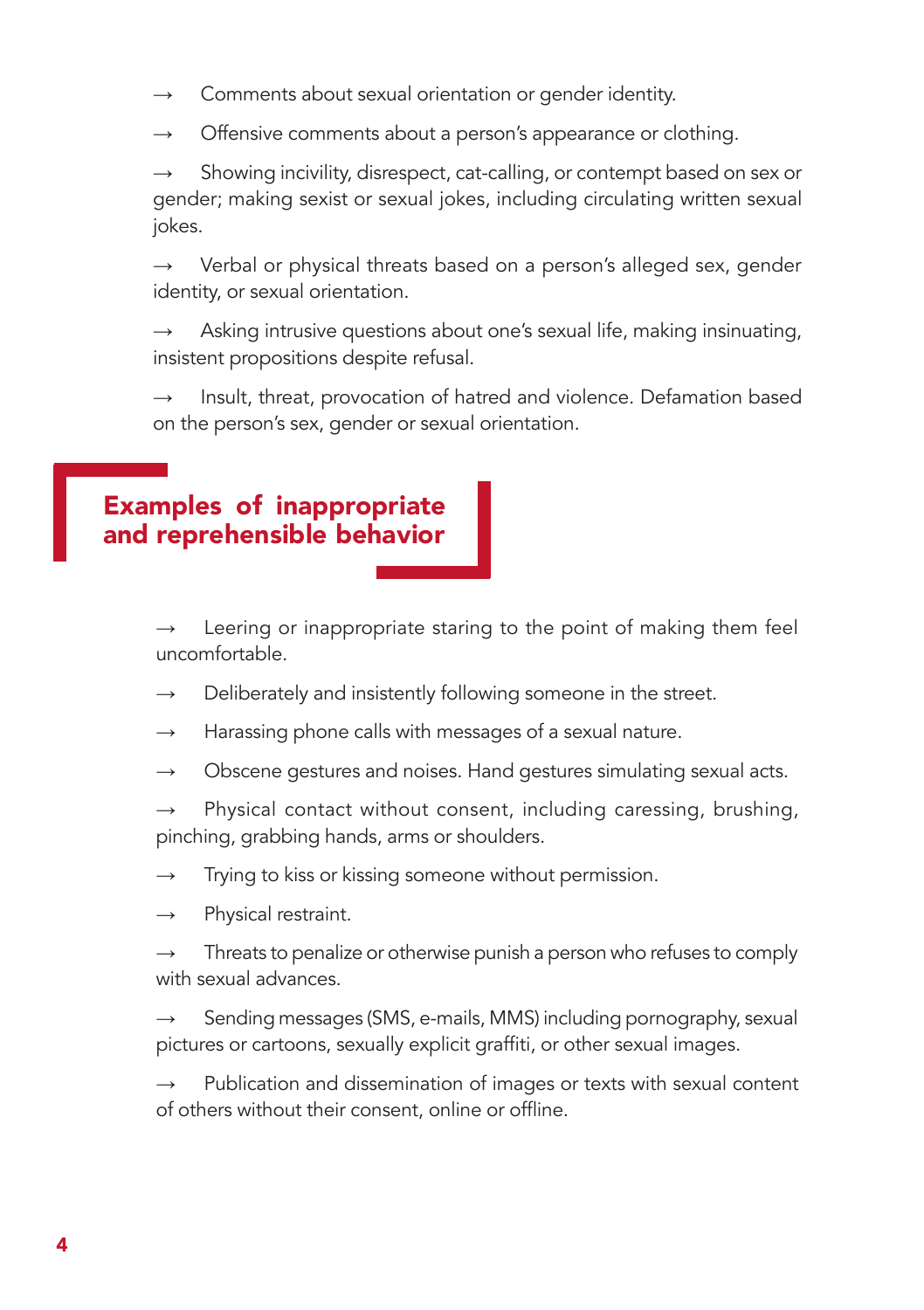# Consent

Consent means acquiescence, approval, assent. Consent should be clearly and freely communicated. The absence of an explicit ''yes'' is synonymous with absence of consent. It concerns all aspects of life and therefore sexuality.

˿ The person says yes, or no, or maybe. It is not consent in all cases.

 $\supset$  The person has the right to change their mind, even if they seem to have given signs of encouragement.

**●** A person giving their consent one day does not mean they consent on a different day. Yes to one moment is not yes to any other time.

- Saying "yes" to bribes or threats is not consent.
- ˿ Never force someone, ever. "No" is enough by itself.
- Giving in is not consenting. Silence or the absence of resistance alone does not equal consent.
- Consent cannot be given by individuals who are underage, intoxicated or incapacitated by drugs or alcohol, asleep or unconscious.
- ˿ She is not trying to make herself more desirable: she just doesn't want to.
- **◯** Sexual assault is a crime of violence and power, not lust or passion.

• No matter your personality, sexual orientation, age, appearance, you have done nothing that justifies a violent attack. At no point and under no circumstances does anyone have the right to violate or control another's body or mind.

65% of rapes were committed by male students, 7% by female students and 6% by male professors.

> Of the more than 7,000 female students surveyed, 1 in 20 reported having witnessed or been a victim of rape, 1 in 10 witnessed or experienced violence.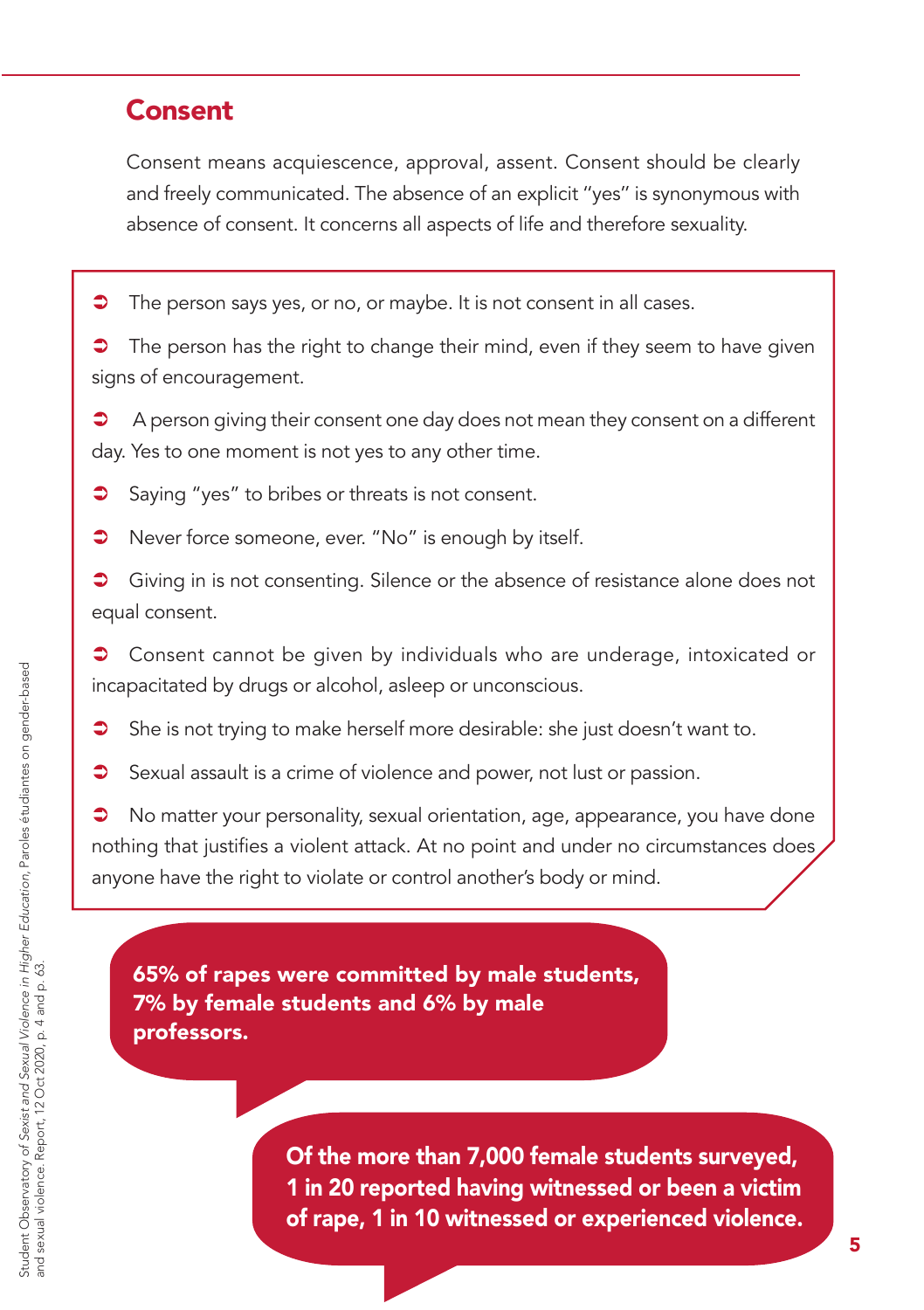# The specificity of the students' situation : the structural asymmetry of the student-professor relationship

Any dominant position creates an increased risk of exploitation. And it is difficult to say "no" when one's professional future is directly at stake. The relationship between the professor and the student is by nature asymmetrical. It can lead to a form of dependence, a relationship of domination, all the more so if the student is in a precarious and vulnerable situation. This is of course not always the case and most masters and PhD students are well.

Nevertheless, it is important to be vigilant, as potentially dangerous relationships can develop and lead to unacceptable violence.

# Dissertation Monitoring Committee (CST) : the beginning of a solution

The objective of this committe is to provide additional help for research work through an external viewpoint, to complete the functions of the thesis director, and to advise the doctoral student for his training and for the construction of his professional project. Mandatory from the 2nd year of the PhD, in anticipation of any re-registration in the 3rd year or more, it can be held as early as the 1st year. During the committee meeting, there is time reserved for a discussion in the absence of the PhD director.

These moments can be an occasion to point out possible discomforts or dysfunctions between the doctoral student and the thesis director. The possibility to change the direction of the thesis can be discussed if the need arises.

## Parties and alcohol : risk factors

Violence can take place between students and various student social events can be risky situations. The over-consumption of alcohol can be dangerous.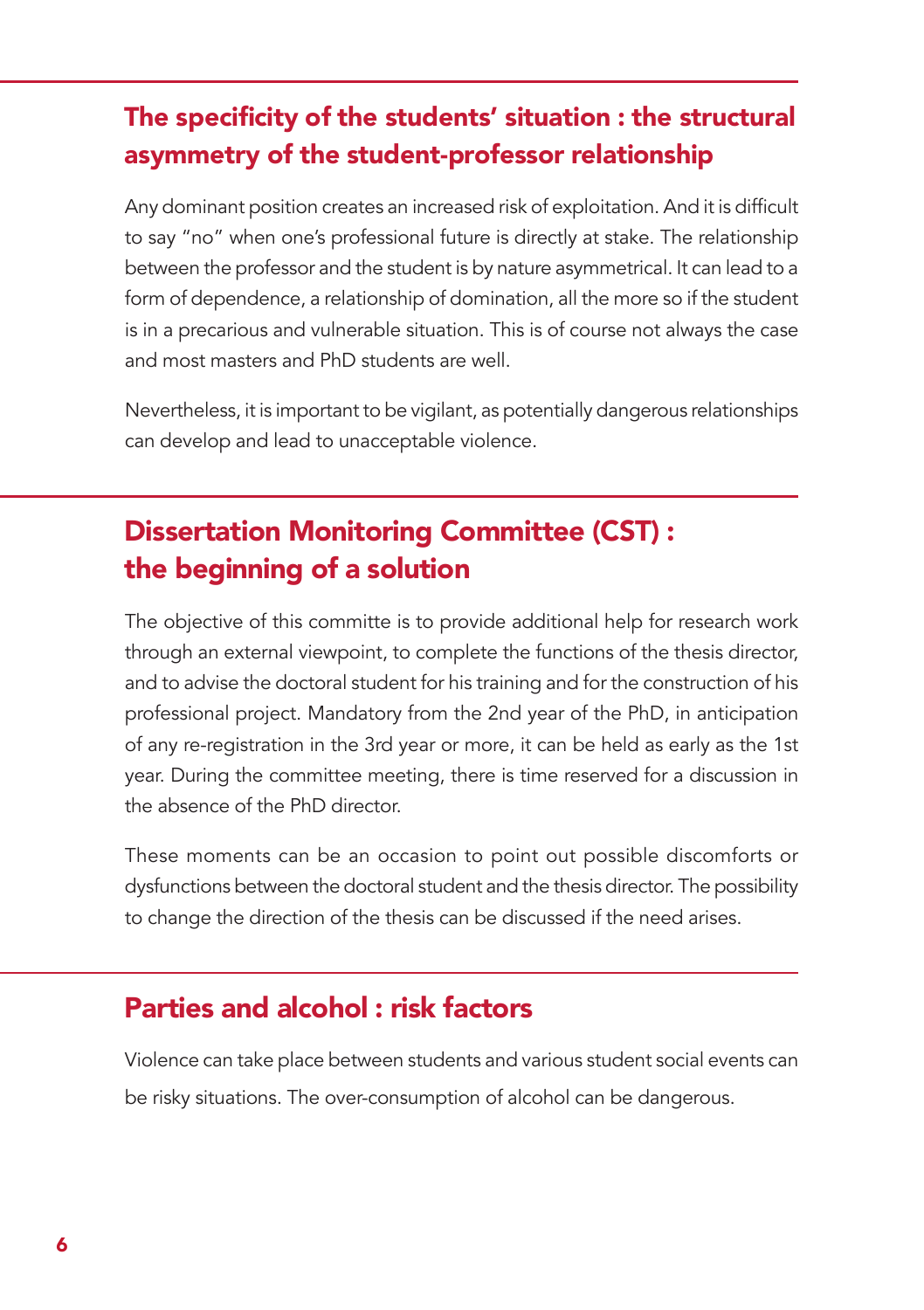# A factor that encourages violence : isolation

Today, many students express a feeling of isolation, aggravated by the health crisis; isolation is weakening and gives rise to a ''mechanism of violence''.

# The mechanism of violence

- Establish a climate of trust, a warm welcome, which gives the other **1** Establish a climate of trust, a warm welcome, which<br>1 person a feeling of being "recognized", "elected".
- Gradually build "a privileged relationship" in order to isolate the **2** victim, make them dependent, establish a hold on them.
- Devalue the victim by alternating between compliments and contempt, attacking their self-esteem, undermining their confidence, weakening them. 3
- **4** Using guilt and threats against the victim.
- 

Ensuring impunity from those around them and thus further isolating  $5$  the victim.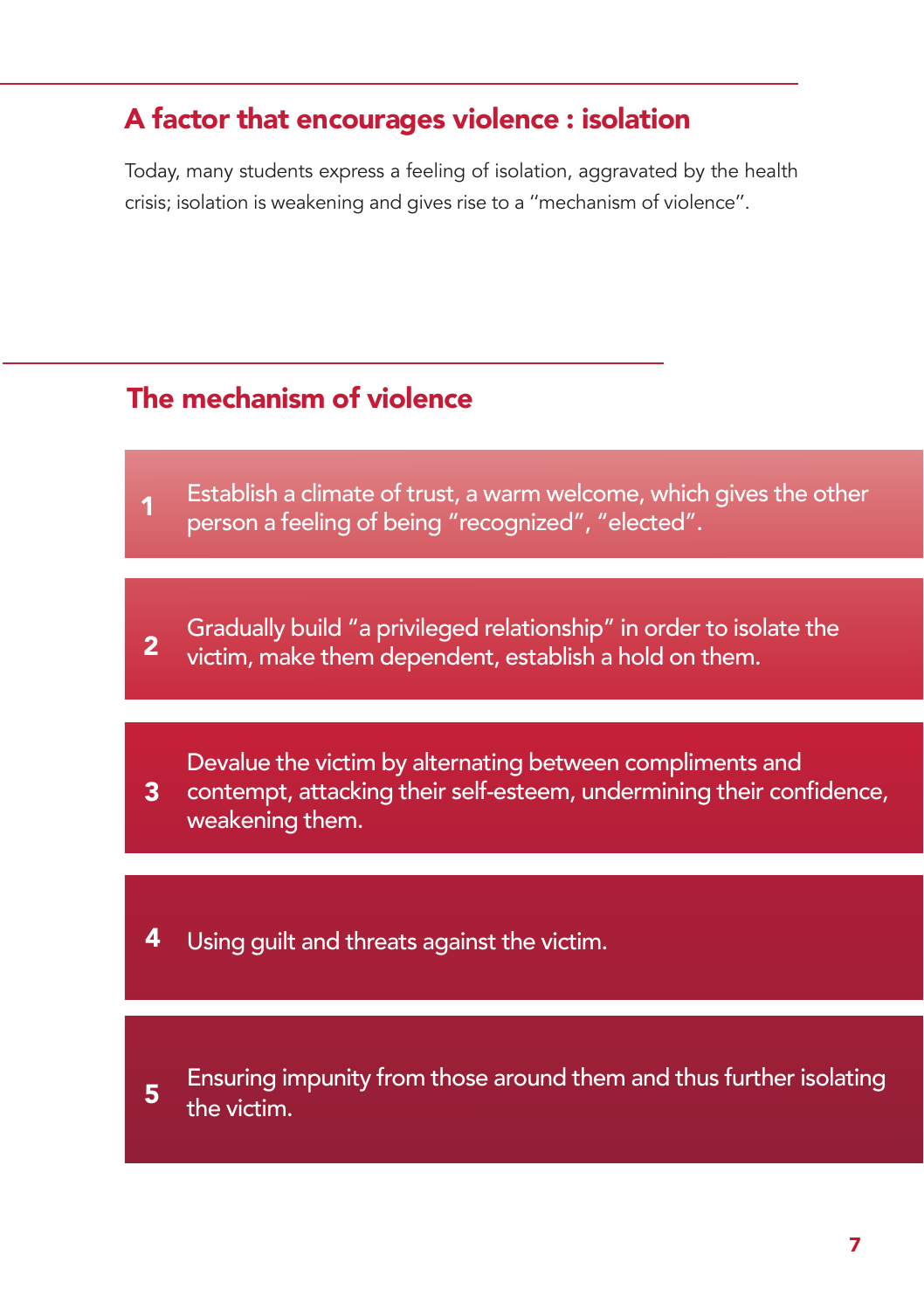## What to do if you witness sexual violence ?

1. Isolate the victim from the perpetrator, if possible by making them comfortable in a quiet place and offering them a drink or something to eat and to warm them up if they are shaking.

2. Listen carefully to the victim, let them talk; the first testimony is crucial.

3. Tell the victim positive and encouraging phrases, avoid phrases that may make them feel guilty.

4. Inform the victim of their rights.

5. Make sure the victim is given a ride home by someone they trust.

And after ? 6. Respect the victim's anonymity.

7. If an investigation is initiated / launched, report the incident to the appropriate people. (Even if you heard about the assault afterward, your testimony is valuable.)

## And :

#### → Notify 15 in case of an emergency.

→ Help the victim to identify possible support and information in their environment.

→ Reassure the victim that a network of professionals and the listening and support unit of their institution are there to listen to and support them.

→ Suggest that they file a report with the police station, to alert the employer via the support unit against gender-based and sexual violence.

→ Respect their choices and support them. These decisions are difficult and costly to make.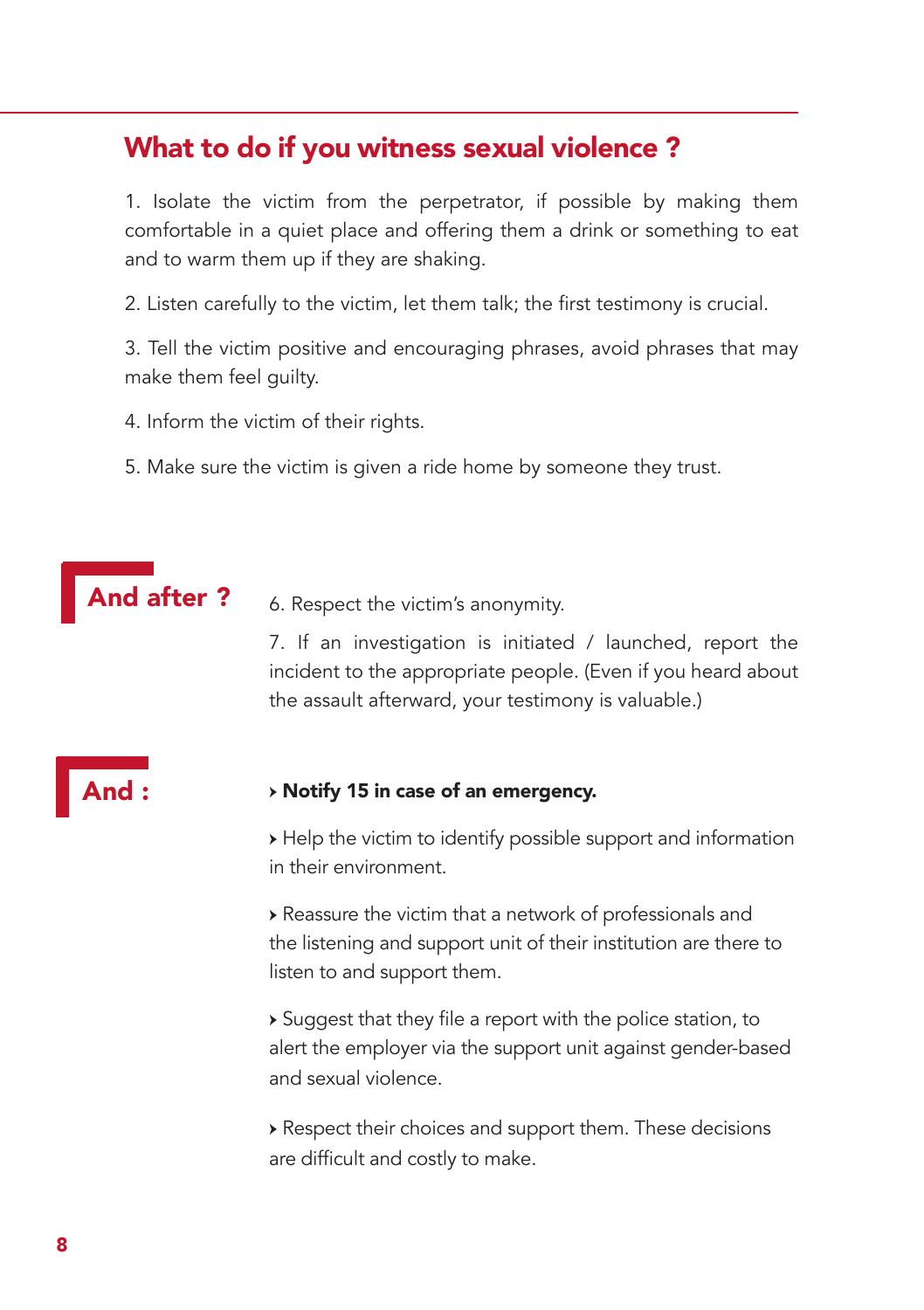#### Communicate with the victim positively

☑ I believe you.

- ☑ You are not responsible.
- ☑ I understand why you reacted like that / you didn't react.
- ☑ I think you showed courage, composure (if that's the case).
- ☑ They have no right to do that to you.
- ☑ You are not alone.

☑ It is natural to feel frightened and powerless.

☑ You have done nothing that justifies this violent attack.

☑ What you describe is serious and forbidden/is not tolerated.

☑ What you are describing could be qualified as sexist behaviour/ sexual harassment/ sexual assault/ rape.

□ What did you do to provoke them ?

- □ Are you sure? I find it difficult to believe.
- □ How were you dressed ?
- □ <del>Didn't you suspect anything?</del>
- □ <del>Didn't you think they was a little sexy?</del>
- □ How many drinks had you had ?
- □ <del>Did you flirt with them before?</del>
- □ Are you sure you didn't misinterpret their gesture ?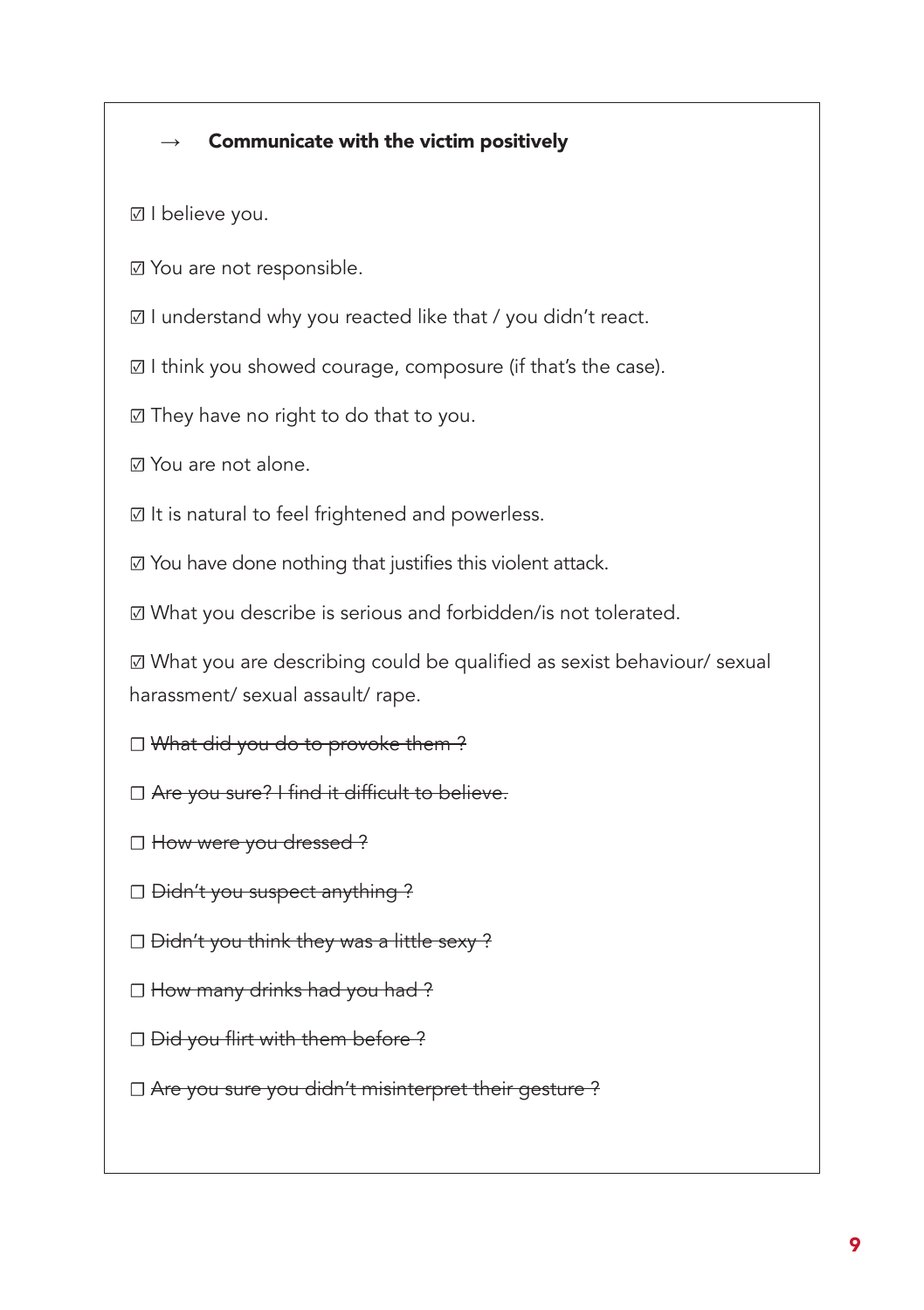# Useful contacts

## Within the EPHE - PSL

˿ The EPHE - PSL listening and monitoring unit (CEV) is at your disposal if you are a victim or witness of sexist behavior, harassment, sexual assault, rape or attempted rape, in the context of your studies or employment at the EPHE. It can be contacted for events taking place during the academic year or during employment of the persons concerned. The Unit respects confidentiality: write to stopviolences@ephe.psl.eu or cev@psl.eu (the PSL's listening unit) or answer the online questionnaire at https://psl.eu/ listening-cell

The Equality officer, Valentine Zuber <egalite@ephe.psl.eu>. After the referral, she must inform, orient or accompany the victim.

The dean of your section at EPHE - PSL, the person responsible for your field of study at the doctoral school or for your master's degree, your direct or indirect supervisor, a manager, a member of the human resources department, or a representative or a professor you trust.

## Outside

In Paris : at the emergency department of the Saint-Antoine hospital in Paris (84 rue du faubourg Saint-Antoine, 75012 Paris). A direct link has been established between the emergency department and the police station of the XII<sup>th</sup> police station of the 12th arrondissement, which makes it possible to consult a doctor and file a complaint at the same time

At the gendarmerie, a police officer will register the complaint (the purpose of which is not to prosecute the perpetrator of the facts but to report the nature and date of the facts to the police, which can be useful in the context of a future trial). The police (gendarmerie services) have the obligation to register the complaint.

You can file a complaint directly with the public prosecutor : https:// www.service-public.fr/particuliers/vosdroits/R11469

In the case of cyber-bullying of sexual, sexist, homophobic or transphobic nature, contact the listening and monitoring unit: stopviolences@ephe. fr or cev@psl.eu.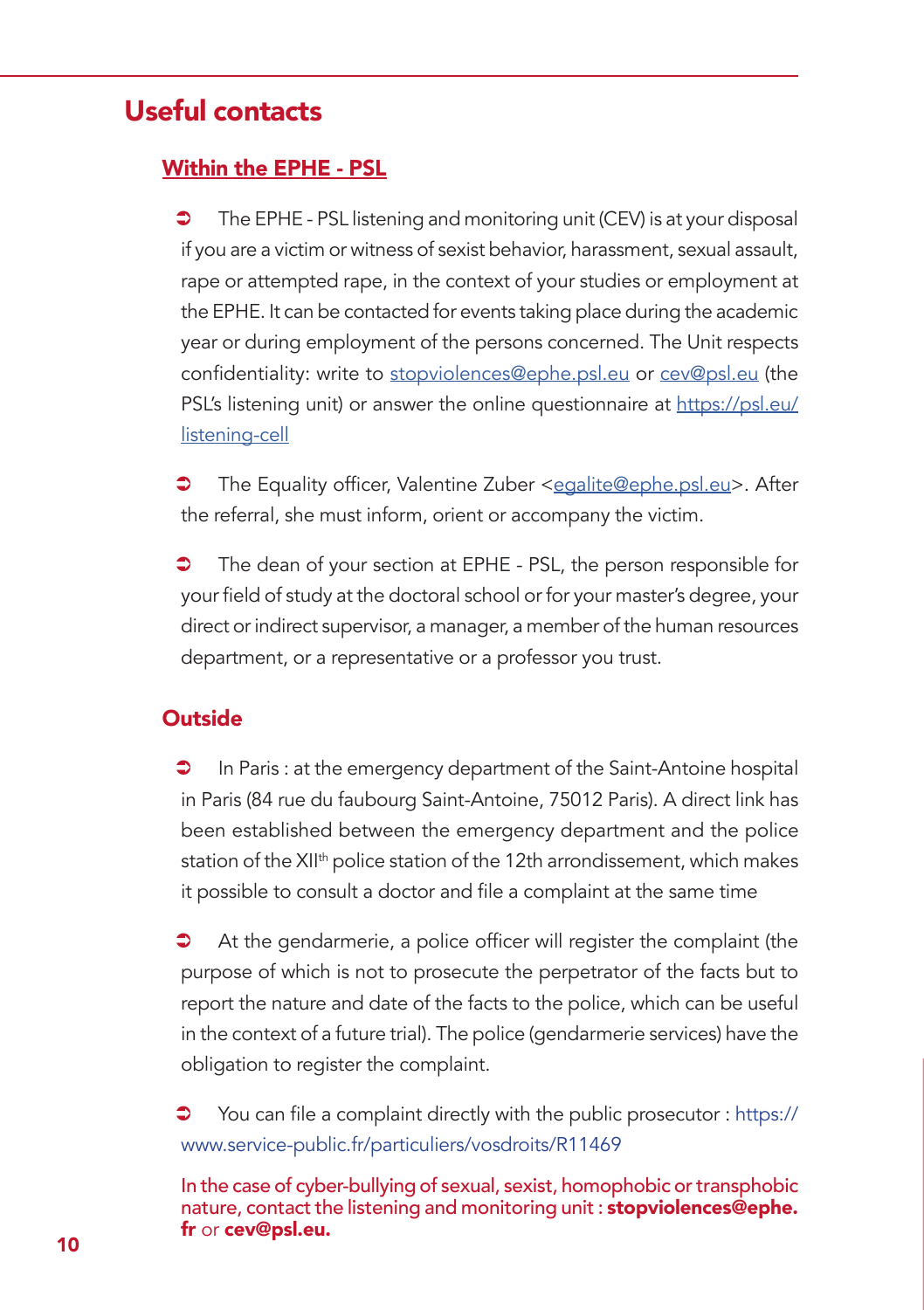# The mission of the listening and support unit (CEV) of the EPHE – PSL

→ Inform and report sexist and sexual harassment.

→ Collect the testimony of victims or witnesses of sexist or sexual violence.

→ Offer the victim one or more meetings, classify the events, collect testimonies with the obligation of confidentiality.

→ Inform the victim of their rights, possible steps to take, and the course of the internal procedure.

→ Inform the victim about possible resources available at the EPHE and at PSL (doctor, psychologist, legal aid) or with the competent authorities (police, public prosecutor, legal aid, etc.). In case of a possible conflict of interest, it is entirely possible to write to the PSL listening and monitoring unit (cev@psl.eu) instead.

→ Recommend arrangements to facilitate, if necessary, the continuity of education.

→ Look into protective measures to take against the alleged aggressor: the establishment may decide to expel the aggressor. The head of the school can immediately suspend the alleged aggressor for 4 months.

→ Establish the first elements of the case that will serve as a basis for the investigation (however the CEV is not a disciplinary or judicial body that can impose sanctions).

→ Support, if requested, the person in the steps of the process ; to make a report, in agreement with the person, without judging or taking a position.

→ Inform the Presidency of the EPHE, which may require an internal investigation and initiate a disciplinary procedure, always with the consent of the alleged victim.

If you wish to turn to other people, without a direct link with the EPHE, it is possible to contact the listening and support unit of the University PSL : cev@psl.eu. The listening unit of the University Paris Sciences Lettres (PSL) has been created to support the presumed victims of harassment or of sexual and gender-based violence.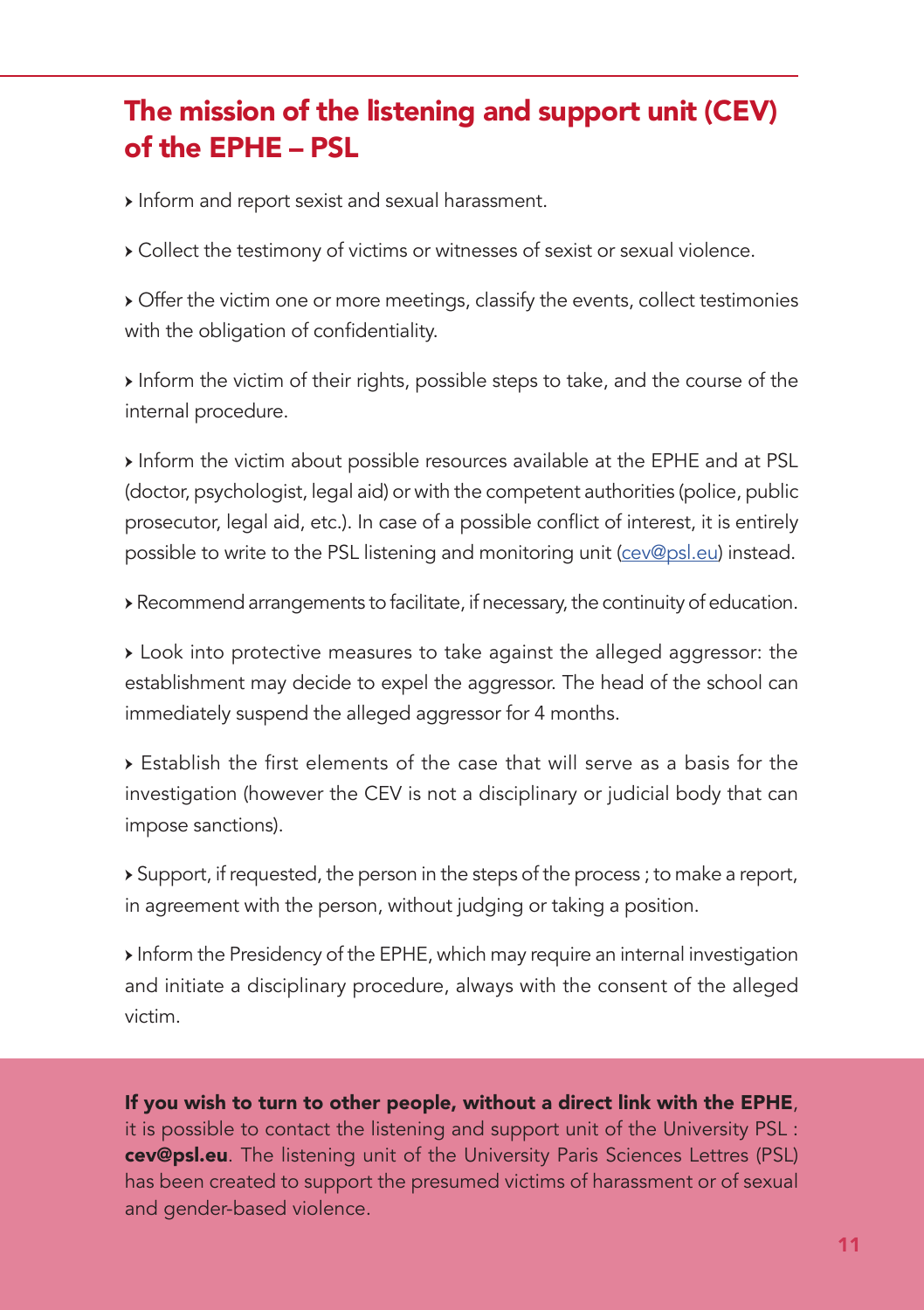#### $\rightarrow$  Quiz

1. Yesterday he made a remark to her about the size of her breasts.

☐ Sexist act

☐ Sexual harassment

☐ Sexual assault

2. He kissed her while she was intoxicated by alcohol.

☐ Sexist act

☐ Sexual harassment

☐ Sexual assault

3. He pinned her against a wall while touching her breasts.

☐ Sexist act

☐ Sexual harassment

☐ Sexual assault

4. He sent his roommate an (unsolicited) photo of his genitals.

☐ Sexist act

☐ Sexual harassment

☐ Sexual assault

5. He gave (unwanted) shoulder massages to several co-workers.

☐ Sexist act

☐ Sexual harassment

☐ Sexual assault

6. Her thesis advisor offered her a "dinner" with the promise of an ATER position.

☐ Sexist act

☐ Sexual harassment

☐ Sexual assault

7. A woman gets told that, given her looks, she is clearly a lesbian

☐ Sexist act

☐ Sexual harassment

☐ Sexual assault

 $\Gamma$ : Sexual assault; 3 : Sexual example:  $\beta$  : Sexual interval and  $\beta$  : Sexual act  $\beta$  : Sexual and  $\beta$ interest; 6 : Sexual harassment; / : Sexist act • https://groupe-egae.fr